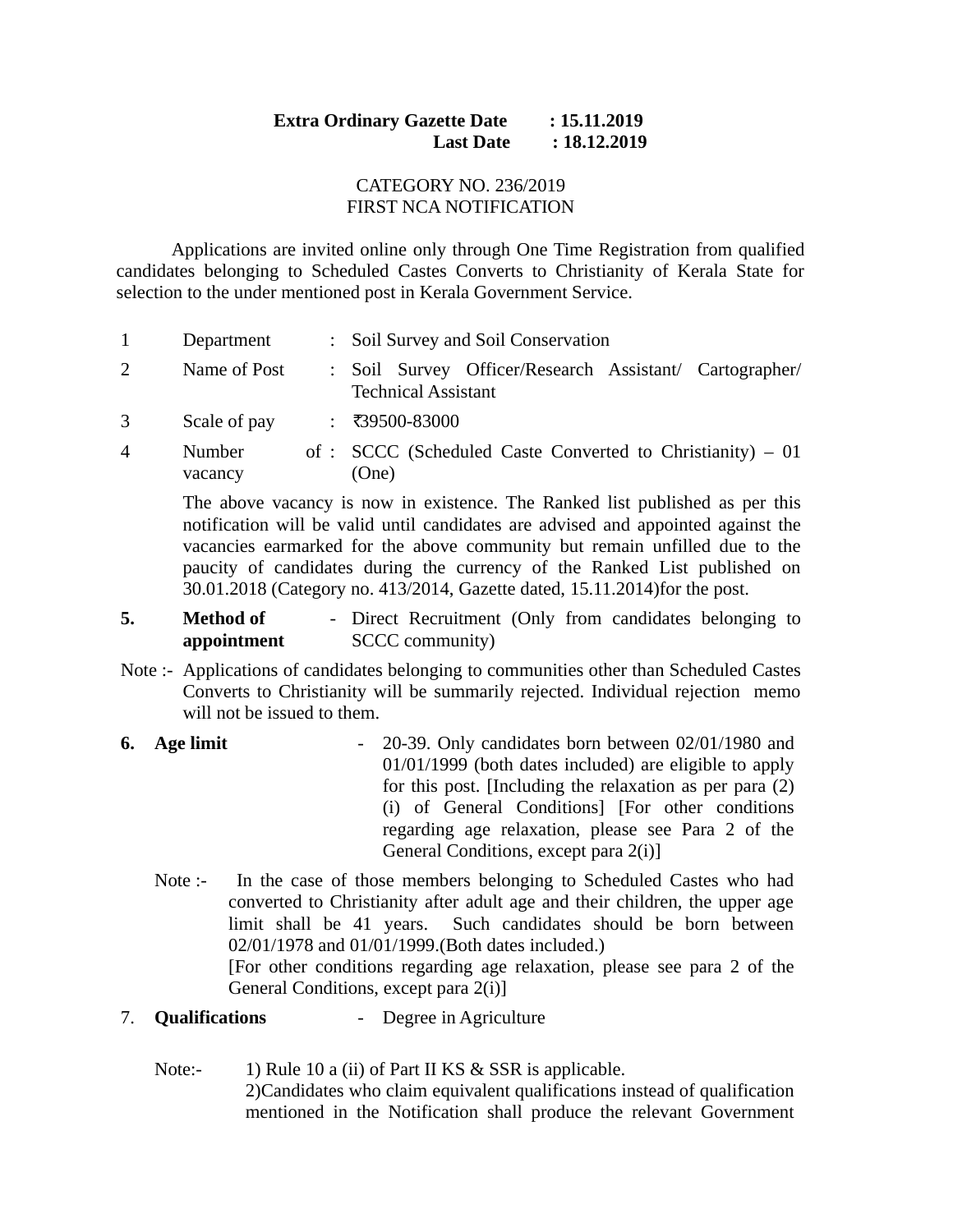Order to prove the equivalency at the time of certificate verification, then only such qualification shall be treated as equivalent to the prescribed qualification concerned.

3)In the case of difference in original caste/ community claimed in the application and that entered in SSLC book, the candidate shall produce a Gazette notification in this regard, along with Non Creamy Layer Certificate/ Community Certificate at the time of certificate verification.

## **8 Mode of submitting Application:-**

a. Candidates must register as per ONE TIME REGISTRATION with the official Website of Kerala Public Service Commission www.keralapsc.gov.in before applying for the post. Candidates who have registered can apply by logging on to their profile using their User-ID and password. Candidates must click on the Apply Now button of the respective posts in the Notification Link to apply for a post. The Photograph uploaded should be taken after 31.12.2010. Name of the candidate and the date of photograph taken should be printed legibly at the bottom portion. The photograph once uploaded meeting all requirements shall be valid for 10 years from the date of uploading. There is no change in other instructions regarding the uploading of photographs. No application fee is required. Candidates shall take a printout of the application by clicking the link Registration Card in their profile. Candidates are responsible for the correctness of the personal information and secrecy of password. Before the final submission of the application on the profile candidates must ensure correctness of the information in their profile. They must quote the User-ID for further communication with the Commission. Application submitted is provisional and cannot be deleted or altered after submission. The application will be summarily rejected if noncompliance with the notification is found in due course of processing. Documents to prove qualification, age, Community etc. have to be produced as and when called for.

b. If written/ OMR/ Online Test is conducted as part of this selection, candidates shall submit a confirmation for writing the examination through their One Time Registration profile. Such candidates alone can generate and download the Admission Tickets in the last 15 days till the date of Test. The applications of candidates who do not submit confirmation within the stipulated period will be rejected absolutely. The periods regarding the submission of confirmation and the availability of Admission Tickets will be published in the Examination Calendar itself. Information in this regard will be given to the candidates in their respective profiles and in the mobile phone numbers registered in it.

c.Candidates who have ADHAAR card should add ADHAAR Card as I.D Proof in their profile.